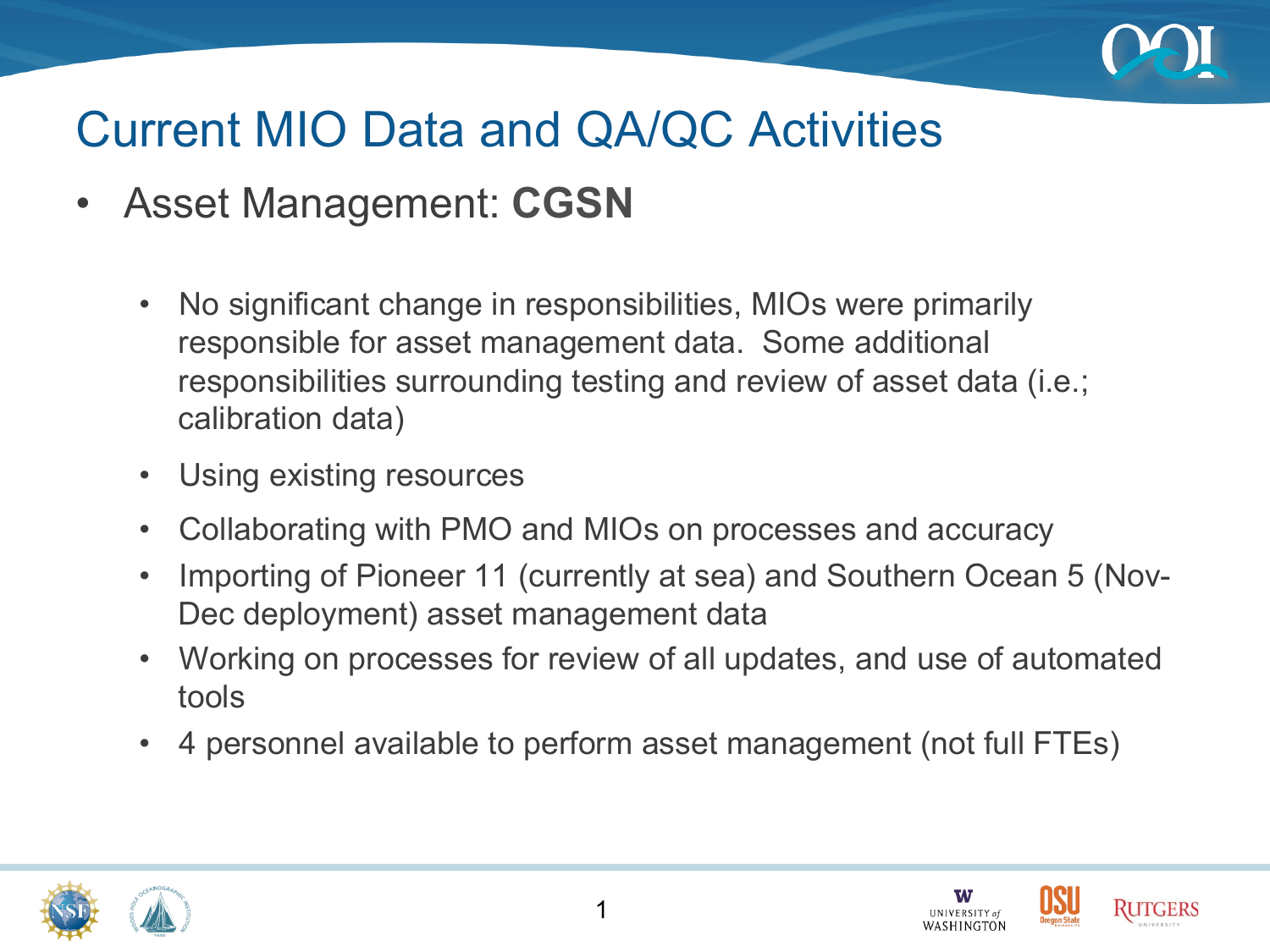

- Data Ingestion: **CGSN** 
	- New responsibility for all MIOs
	- Using pre-existing Data Team scripts to initiate data ingestion.
	- MIOs working together, discussing tools/processes for tracking ingestions, generating metrics
	- Training team in use of scripts; Up to 5 personnel available (not full FTEs) to initiate and monitor ingestions
	- Running test ingestions on various instruments/vehicles







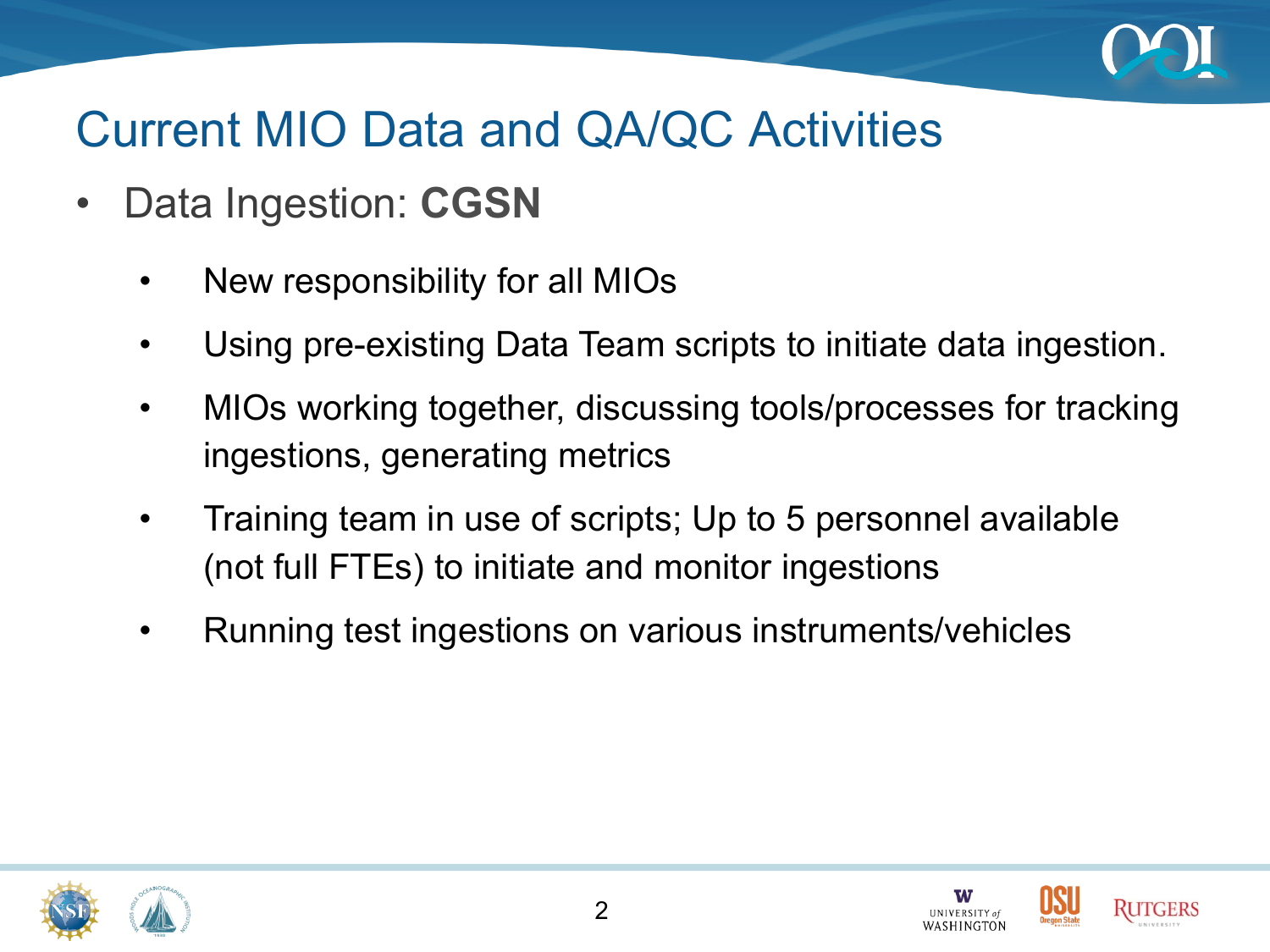

- Data Ingestion: **CGSN** 
	- Verifying ingestion of prior cruises; working through backlog of incomplete ingestions from OOI 1.0
		- Tracking progress by platform and stream, but need to develop better tracking metrics with MIOs
	- Preparing for ingest of Pioneer 10 recovered data and new Pioneer 11 telemetered data
		- Expect to initiate ingest of new P11 platforms and P10 recovered data post-cruise in early November
	- Working to generate metrics of current status
	- Strategy is to broaden knowledge base amongst team to support ingestion, particularly for recovered data, and to be standard process post-cruise





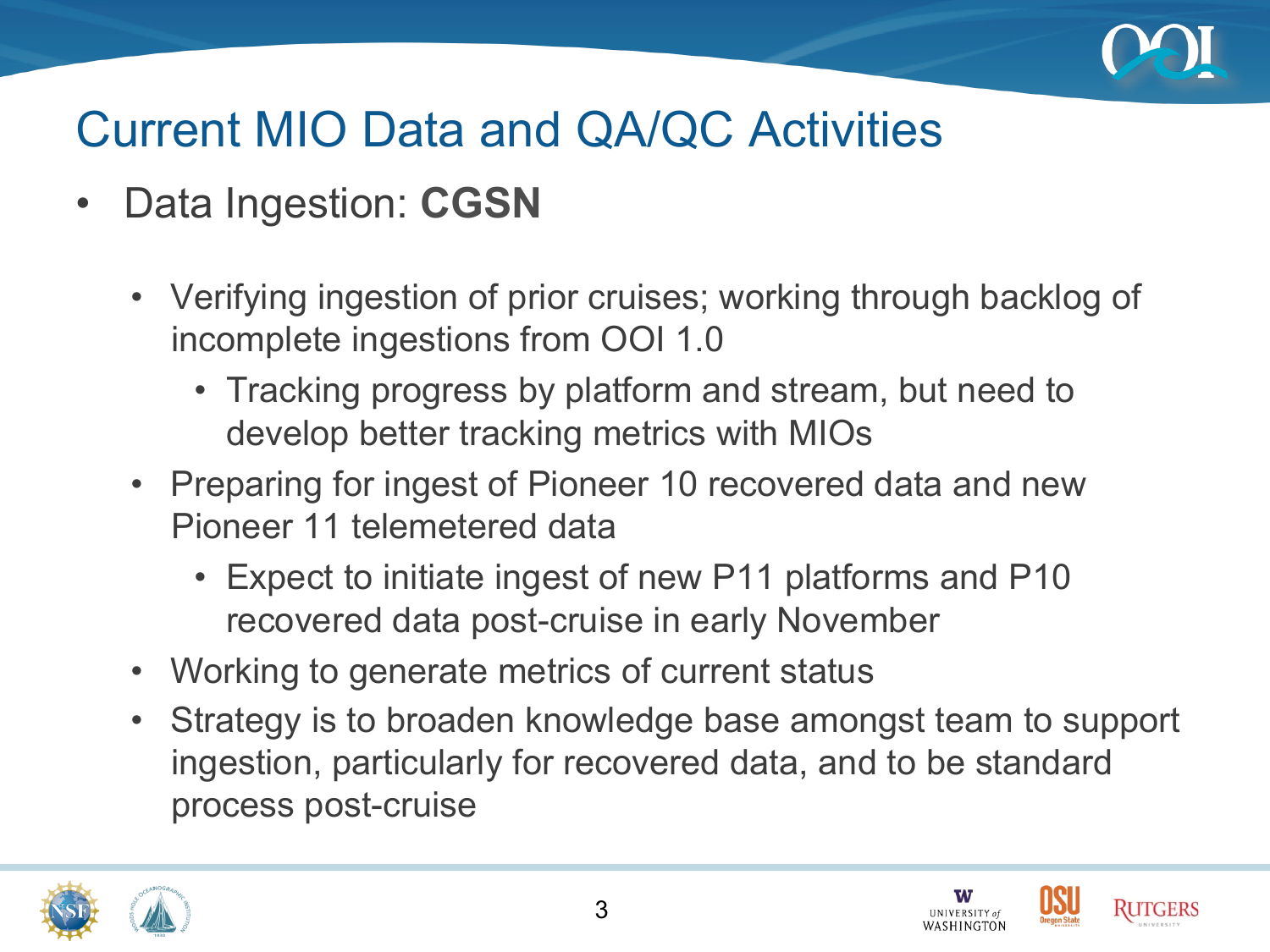

- Data QA/QC: **CGSN** 
	- New responsibility for all MIOs
	- Utilizing OMS and OMS++ to monitor arrays on daily basis
	- MIOs using existing scripts to check for gaps in the data and interruptions in data delivery.
	- Working with PMO & MIOs:
		- Reviewing QA/QC practices,
		- Developing common and coherent QA/QC process and structure starting with CTDBP (instrument common to all MIOs).
		- Planning team pre-work activities and potential workshop in January 2019 post-cruise activities.





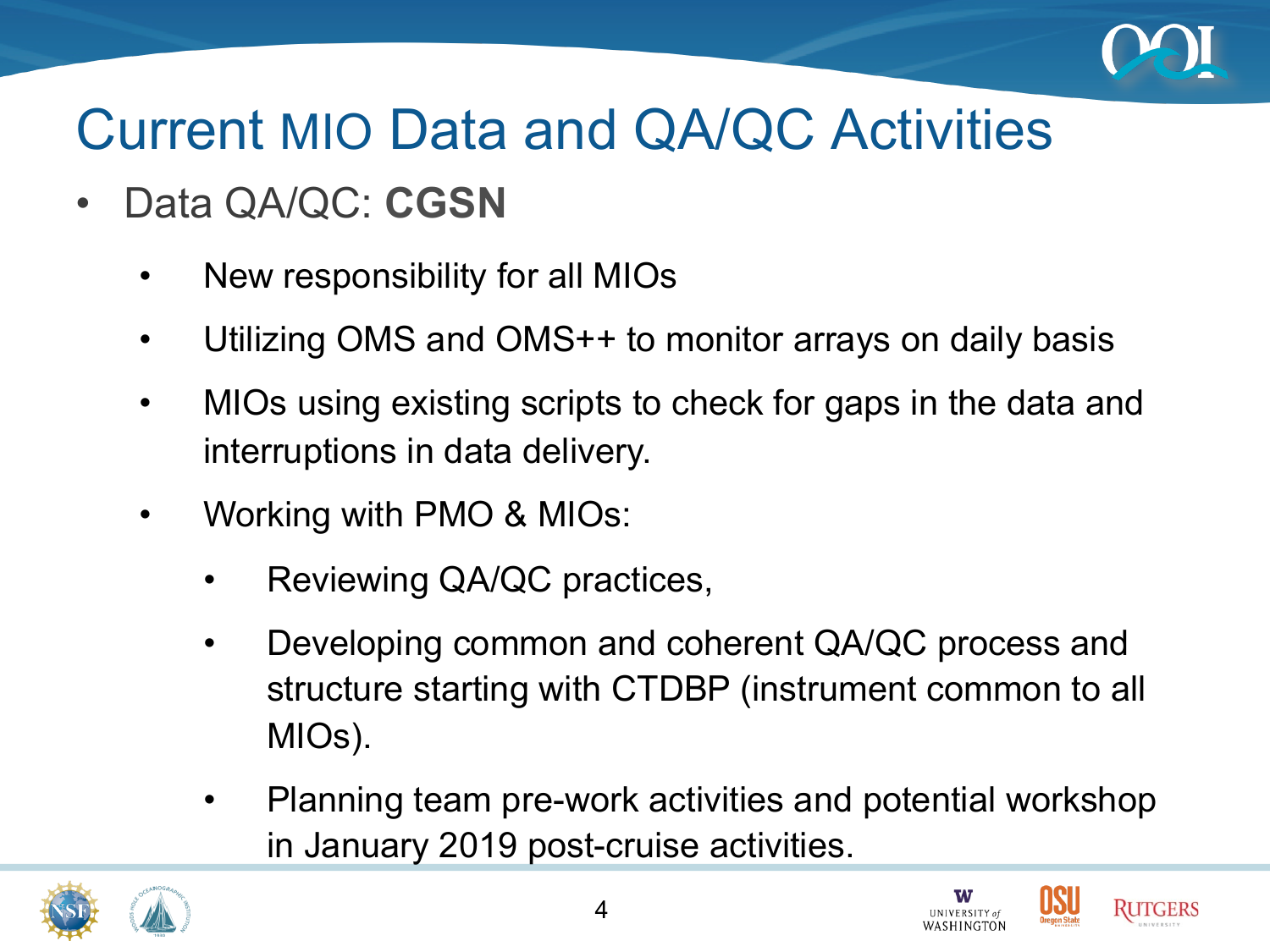

- Data QA/QC: **CGSN** 
	- Working with PMO & MIOs:
		- Reviewing QA/QC practices,
		- Developing common and coherent QA/QC process and structure starting with CTDBP (instrument common to all MIOs).
		- Planning team pre-work activities and potential workshop in January 2019 post-cruise activities.
	- Significant time and resources will be required







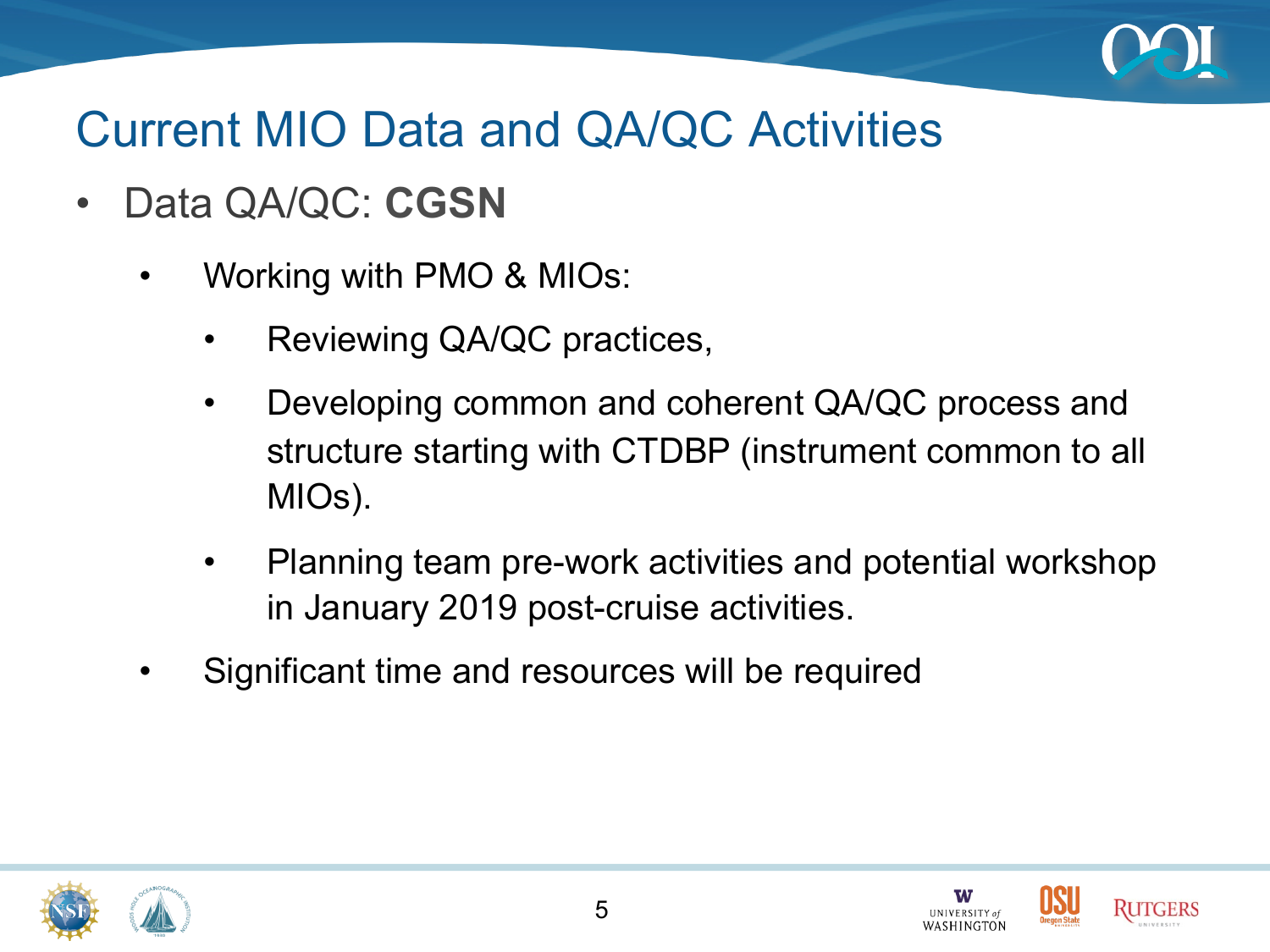

- Data QA/QC: **CGSN** 
	- Full-time QA/QC hire complete (Andrew Reed), currently parttime, full-time starting Nov. 5th
	- Will be reviewing all annotations and updating as necessary
	- Will be reviewing all open Redmine tickets to address data quality issues identified by the science community
	- Will be reviewing data availability through OOI sites (Data Portal, Raw Data Server, ERDDAP server) and CGSN internal sites ( OMS++)
	- Will be developing processes and scripts to improve data quality checking and reporting; significant time and resources will be required





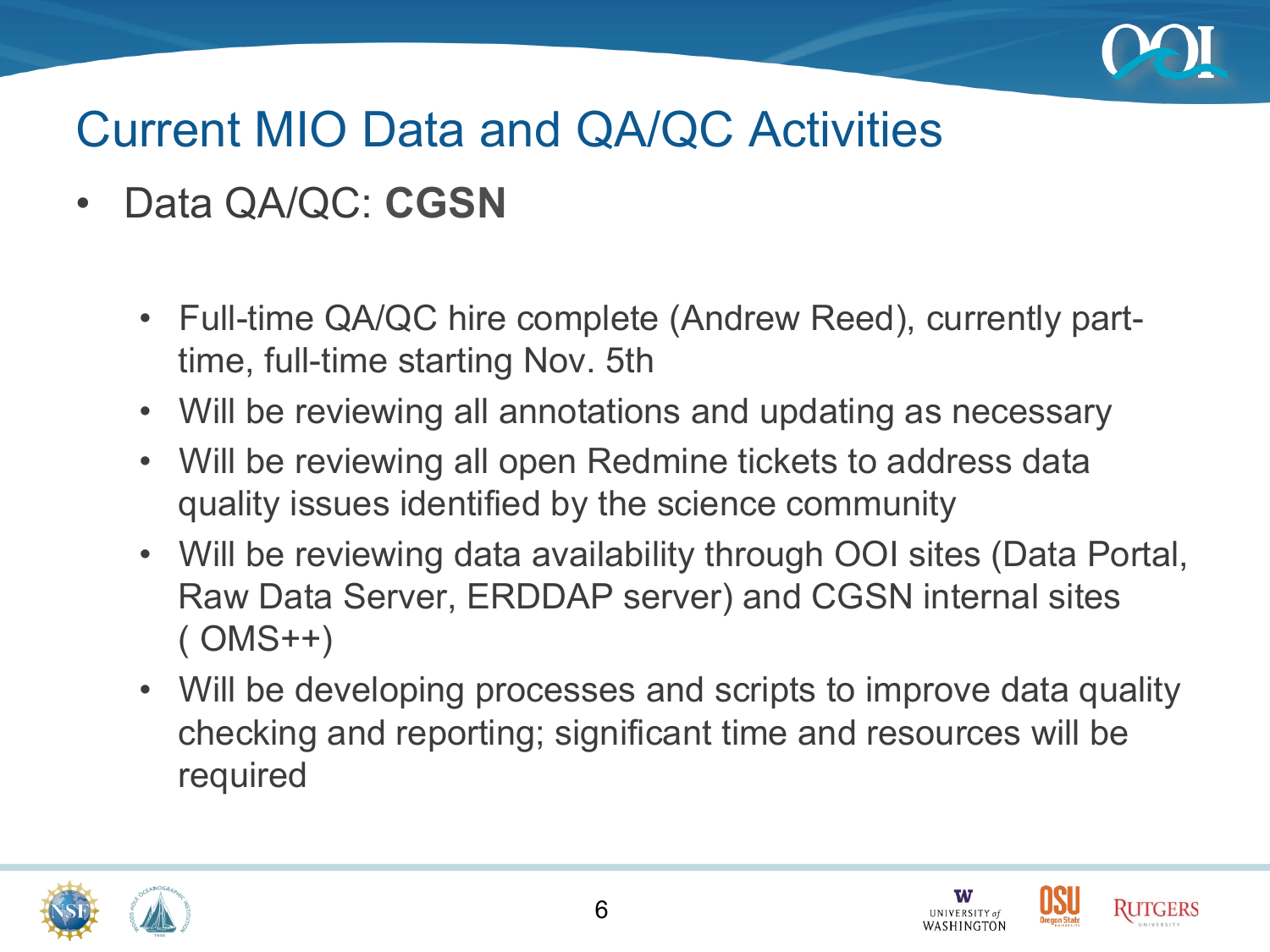

- HelpDesk: **CGSN** 
	- MIOs supporting PMO, assigning subject matter experts and addressing HelpDesk issues as they are raised
	- Previously MIOs had little insight into the totality of HelpDesk requests. Increased responsibilities under OOI 2.0 on the part of the MIOs and PMO, to:
		- 1. Receive and categorize HelpDesk tickets,
		- 2. Distribute to appropriate MIO subject matter experts,
		- 3. Provide quick initial response to acknowledge receipt and manage any action to close out,
		- 4. Assess HelpDesk requests to understand any trending in issues.